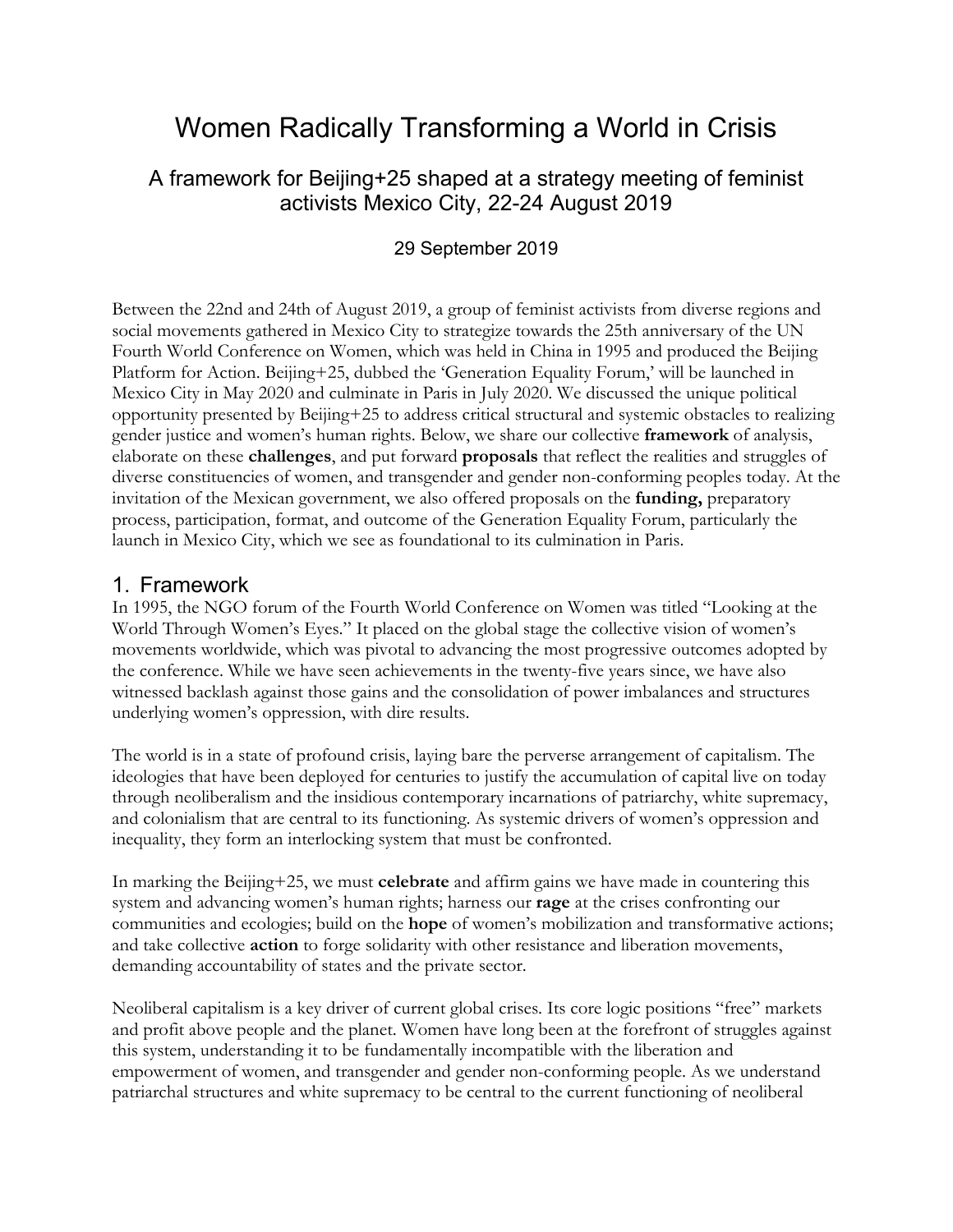capitalism—evident in the mountain of unpaid care work on which corporate profits rest—the market cannot be an effective mechanism through which to correct gender, racial, or ethnic inequality. Instead, active policy interventions that seek to restructure the current, unequal state of the economy and society are fundamental to a feminist approach. Neoliberalism attacks regulation and policy interventions that might constrain capital; it is, therefore, fundamentally at odds with gender justice and human rights.

Global capital is more fearsome than ever, shepherded through decades of unrestrained growth and extractivism by neoliberal dominance, and unchecked by neo-extractivist developmentalist models. In its pursuit of profit, it has caused ecological devastation, underdevelopment, violence, and repression through deepening authoritarianism worldwide. At worst, it actively sows division and social inequality where it can profit; at best, it either ignores or co-opts popular struggles to advance its own agenda (evident in recent attempts to advance trade liberalization under the guise of women's empowerment.) From structural adjustment programs in the 1980s to contemporary debt distress, the neoliberal system has used financial and political tools to keep countries, especially in the global South, tied to the interests of global capital, undermining their right to development, and the agency to imagine and adopt policies that prioritize the needs of their people. While trade liberalization, deregulation, austerity, and privatization have been justified in the name of "economic growth," these neoliberal policies have failed to improve standards of living for the majority of the world's poor. Instead they have exacerbated existing inequalities of power, particularly along the fault lines of resource and wealth disparities between countries, between rich and poor, between men and women, and between dominant and oppressed racial and ethnic groups.

In Mexico City, we will converge as diverse constituencies of women across social movements who resist these structures of oppression in their various contexts. In a time of dire crisis, we seek a radical transformation of a world in crisis, putting women, people, and the planet over profit.

# 2. Challenges

### 1. Climate Crisis

Global warming is profoundly reshaping communities, ecosystems and the biosphere, threatening their very survival. Rooted in neoliberal capitalism and exacerbated by an extractivist development model and fossil fuel dependence, this system is increasing inequalities and violence within and between states, and hastening the current sixth Anthropocene mass extinction of 150-200 species per day through habitat destruction, overhunting, toxic pollution, non-endemic species invasion, and climate change. The struggle for livelihoods in this context is compounded for marginalized women and people, as the impacts of climate change intersect with structural inequalities like gender-based violence and discrimination. This is particularly acute for those living in small island states and territories, least developed countries, the global South, as well as for indigenous peoples, urban poor, rural and remote communities, Afro-descendant people, people with disabilities, migrant communities, LGBTI people, ethnic minorities, girls, the elderly, communities experiencing descent and work based discrimination, and many others.

Climate change, disasters, and loss of biodiversity are inherently linked, and the urgency of addressing these issues through an integrated, ecological lens is now indisputable by science and expressed in international agreements such as the 2030 Agenda for Sustainable Development and the 2015 Paris Agreement on Climate Change. Climate change is also a matter of intergenerational equity for women, girls and people of future generations. Therefore, we must place gender justice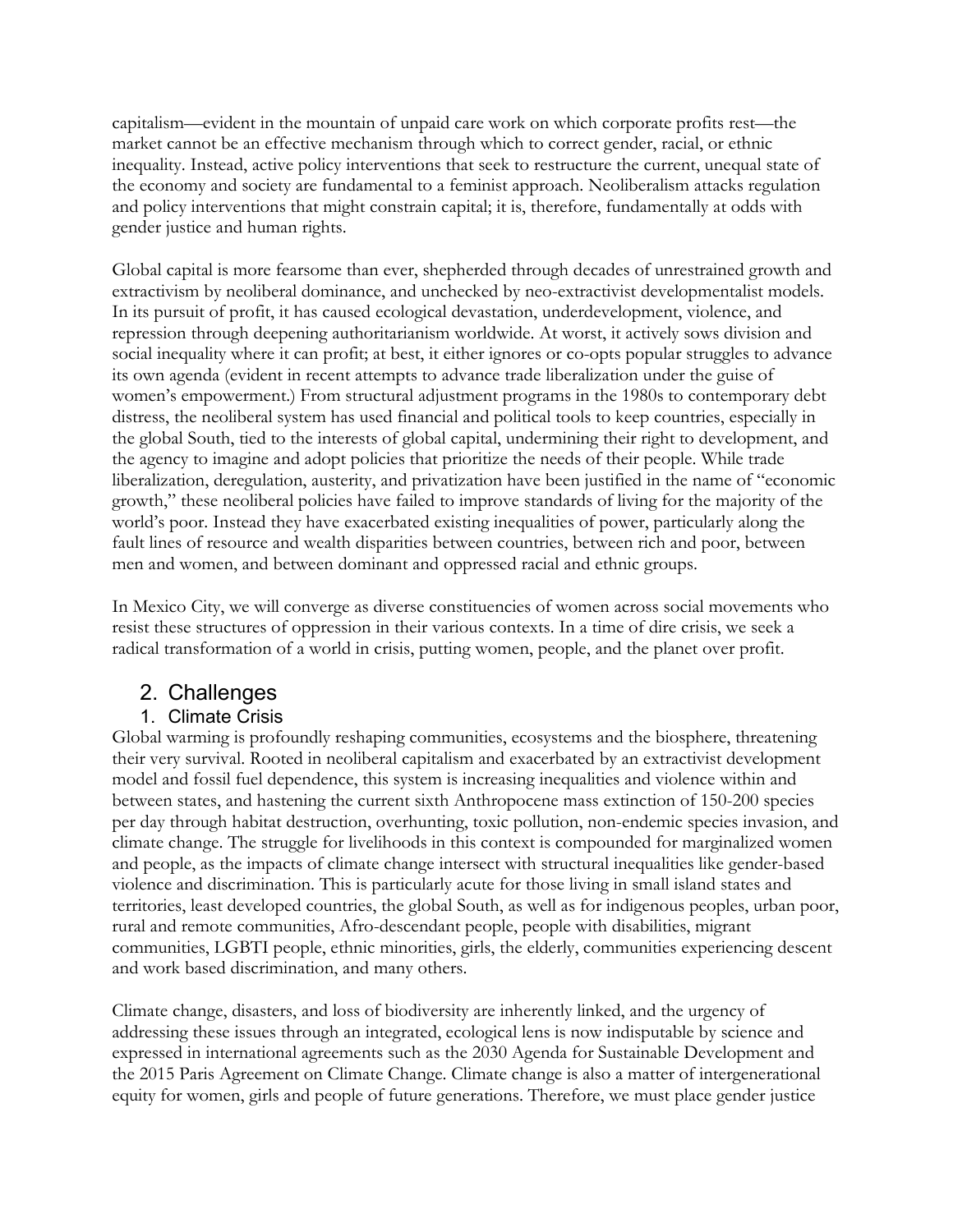and human rights at the core of all our climate responses, remove profit as a paramount goal, and ensure that safety and wellbeing, access to justice, health, democratic participation, and ecological sustainability are the ways we define and measure progress towards climate justice and sustainable development.

### 2. Crisis of Democracy

In democratic states across the world, the institutional pathways that once existed, or were in the process of being created, for marginalized groups to assert their rights and seek inclusion, are increasingly being eroded or lost. Even in states with previously vibrant cultures and practices of political contestation, the assault on these mechanisms by right-wing ideologies has become a frightening new norm that is facilitating the consolidation of economic and political power by dominant groups (including state and non-state actors such as corporations, religious extremists, and organized crime.) The manifestations of this crisis of democracy, and the corresponding rise of authoritarianism, are global and manifold, deeply embedded in contemporary political, economic, social, and cultural conditions. These forces have come to power building on the economic fears of workers impacted by neo-liberal austerity programs, utilizing racism, religious intolerance, and xenophobia as tools to mobilize an angry base.

### 1. *Authoritarianism and Religious Dogmatism*

Globally, feminists have been at the forefront of struggles against oppression perpetuated by both nominally democratic and authoritarian states. The specific political configurations of states have shaped the nature of oppressive practices and the tools of resistance available to activists. Authoritarian governments, some of which were in fact democratically elected, often consolidate power in the name of security through emergency laws that indiscriminately curb dissent. This can include the limiting or withdrawing of rights and freedoms; curbing freedom of movement, expression, and dissent; criminalizing and persecuting human rights defenders and activists; putting limits on the funding or registration of non-governmental organizations; and suspending due process and the rule of law. The curtailment of these rights is intensified for populations who already find it difficult to claim human rights or human dignity. Torture, arbitrary arrests and executions, and enforced disappearances have increasingly become the norm, often pushing women, transgender, and gender non-conforming people into the dangerous role of frontline defenders of human rights.

Many authoritarian regimes are also buttressed by the political consolidation of religious dogmatism and vice versa, with rigid, fundamentalist narratives enmeshing with the absolute power of the state to oppose plurality, difference, debate, or dissent. It is a strategy that affirms and perpetuates misogyny, patriarchy, heteronormativity, racism, xenophobia, and white supremacy, fostering an environment in which human rights are delegitimized, opposition is repressed, social dissent is criminalized, and acts of genocide perpetrated. In this context, authoritarian power is inevitably exercised by targeting women and gender-non conforming people through the regulation of their bodies, roles, freedoms, and rights. Women, transgender, and gender non-conforming people's lives are the most circumscribed and restricted by fundamentalist agendas, and are particularly vulnerable to violence and repression when they are perceived to be acting outside the boundaries set by fundamentalist forces engaged in essentialist politics. A term increasingly used towards this end is "gender ideology," which conservative groups in Latin America and Europe in particular have used to project distorted and fabricated versions of demands made by feminists and LGBTI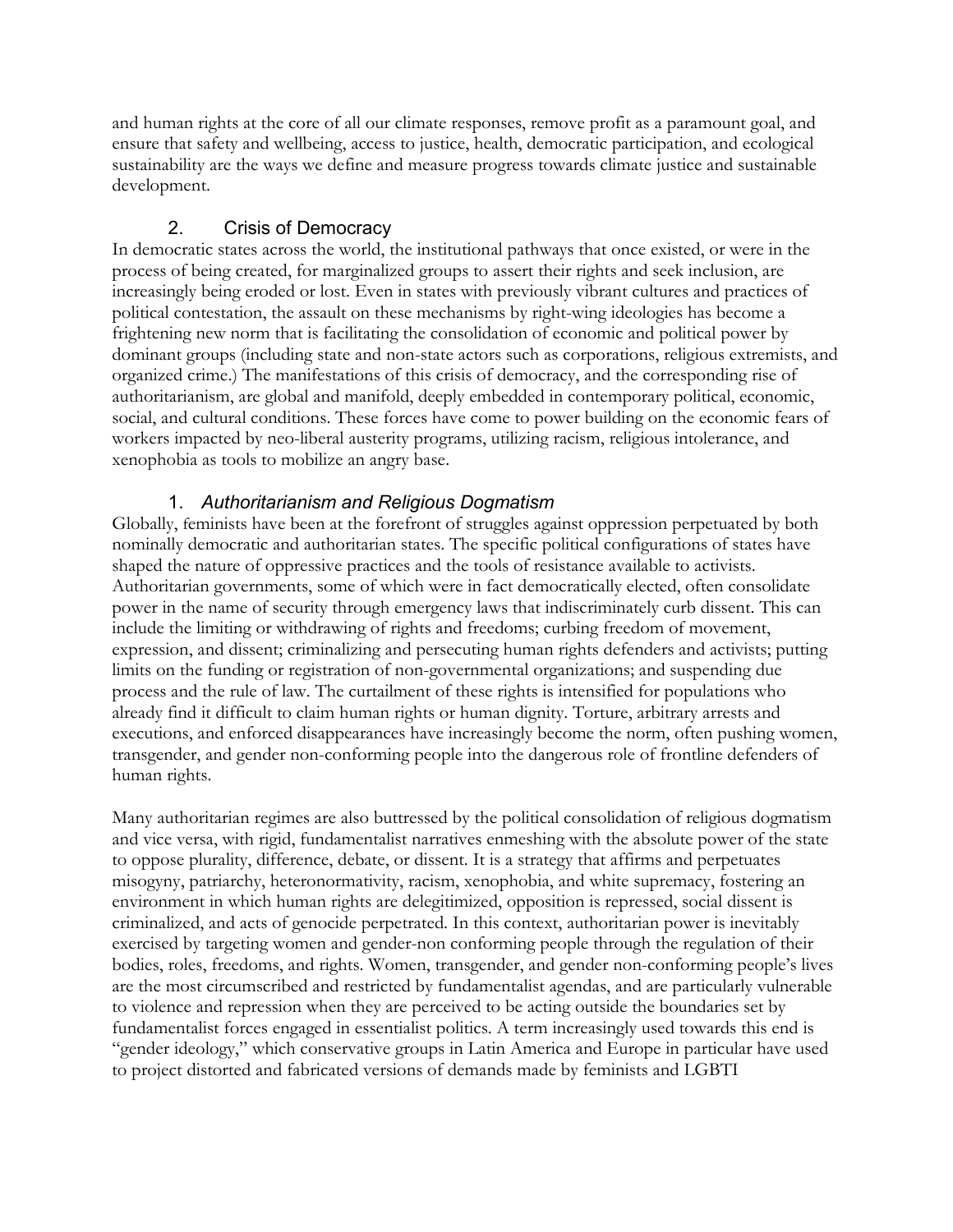communities, attack the advancement of women's human rights and autonomy, and strengthen heteronormative ideas around sexuality and gender .

These conservative, authoritarian forces constitute a nexus of religious groups, political elites, the private sector, entrepreneurs, religious educational institutions, movements, militants, and other diverse actors using religious idiom to advance anti-democratic, misogynist political agendas. They are, as such, increasingly dominating the public narrative and decision-making spaces, providing both monetary and intellectual resources across borders for the advancement of their shared agenda.

### 2. *Securitization, Criminalization, and Militarization*

Conflicts and wars are fundamental to the global, neoliberal economic order, and they are reinforced by strong militarized systems where state violence is justified and the rule of law bypassed in the name of protecting national security, whereas in fact, these systems service the interest of powerful state and non-state actors. Underpinned by a burgeoning global military-industrial complex, militarization in the name of national security infiltrates everyday life as the military is co-opted into civilian functions like civil governance, climate change, humanitarian and development systems, criminal justice, and policing. These public security forces are some of the biggest perpetrators of violence against women and other marginalised groups. As states increasingly engage in violence both overtly and covertly—for example, through the 'war on terror,' the 'war on drugs,' 'martial law, or quasi-military dispensations—public expenditure on, and increasing private investment and interest in, defense, armament, military aid, criminal justice, and punitive infrastructure like detention centers and prisons, increase exponentially, fueling both the military and prison industrial complex. This apparatus serves as a violent form of social control, particularly of human rights defenders and racial, ethnic, and religious minorities within countries

Some in civil society and government have adopted legislative strategies to criminalize human rights violations. However, creating and imposing punitive laws has proven to be ineffective in a number of ways. Punitive laws do not address the underlying structures—the unequal distribution of social, political, and economic power—that lead to rights violations in the first place. They also further marginalize and compound inequalities that lead to violations, and fail to uphold the demands of those who have experienced violations, particularly women and marginalized groups. Further, under both authoritarian and democratic regimes, marginalized communities bear the disproportionate burden of punitive laws, with women's human rights defenders, LGBTI people, sex workers, HIVpositive people, environmental, land, and labor rights activists being the most vulnerable to criminalization. Under authoritarian regimes in particular, this is exacerbated by the influence of other state apparatuses on the judicial system. Authoritarian regimes rely on fear-based politics; tapping into the collective desire for 'order and control', they utilize 'law and order' politics to justify the criminalization of threats to the prevailing social, political, and economic order.

### 3. *Technology and Surveillance*

Surveillance is a historical tool of control, compounded in the contemporary period by technological advances owned by private companies with limited public accountability. These companies are reliant on the state to facilitate their growth through deregulation and low taxation, and in turn, they provide governments the data and technology necessary to surveil their citizens, at times even undertaking it directly, through, for example, the privatization of military surveillance systems. Many tech companies have also been criticized heavily for the ways they control and harvest user (meta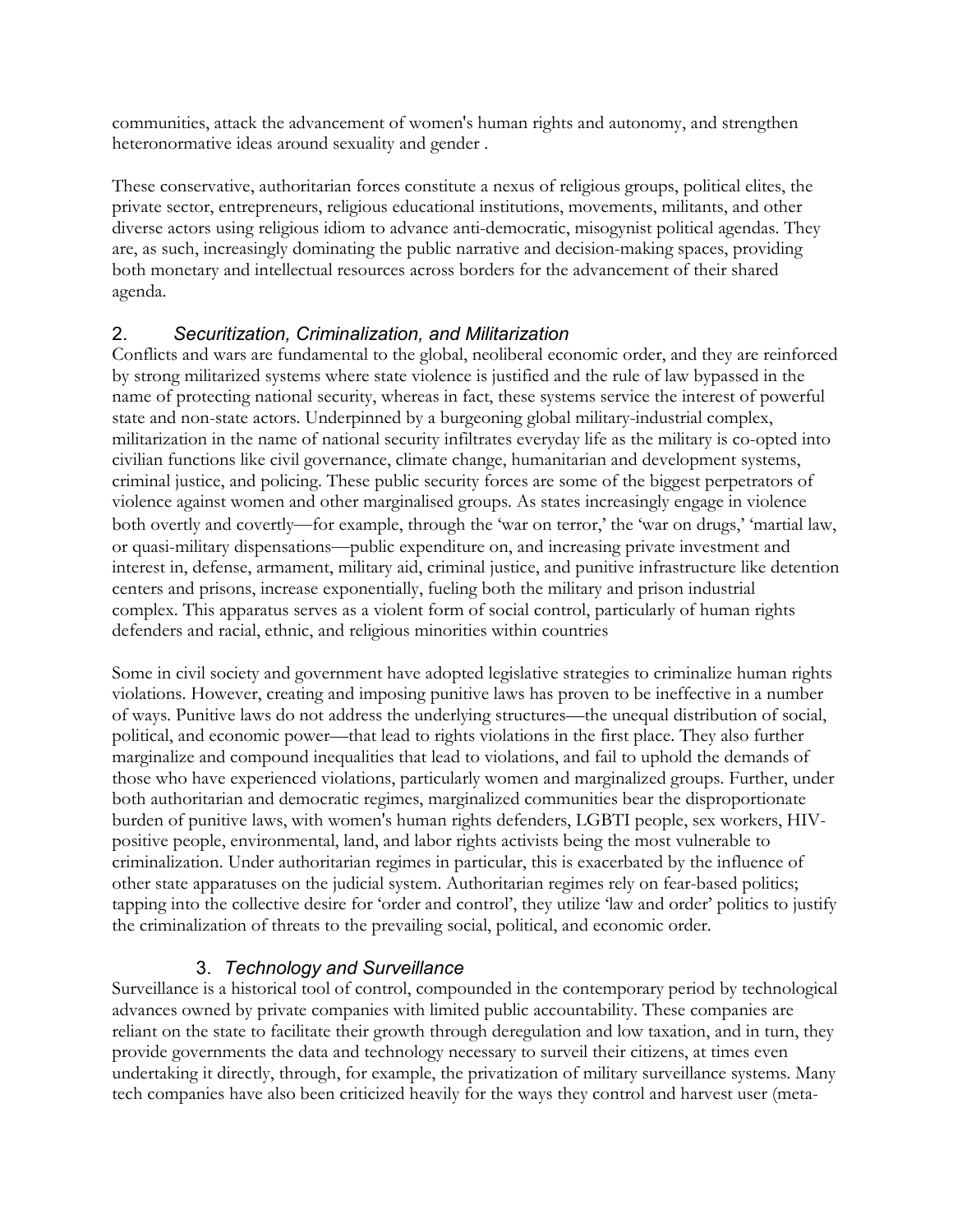)data, not only as an ever-growing mode of profit but also as a means to manipulate political outcomes to protect their corporate and commercial interests (for example, the impact of Cambridge Analytica on elections in the US, Brazil, and the UK.) As well as colluding with states, tech companies facilitate the flow of data to non-state actors. For example, data is being harvested through apps that track menstrual cycles and the geotagging of abortion clinics, and sold to private actors like anti-abortion groups, putting individuals at risk of being personally targeted. Additionally, 'tech-solutionism'—the belief that a technology-based solution can resolve issues that are rooted in structural problems—remains stubbornly on the rise, with tech corporations, governments and the United Nations presenting 'solutions' to the public in which further opportunities for surveillance and control are embedded.

#### 4. *Censorship and Regulation*

Governments use a number of mechanisms to control and regulate the flow of information to their citizens. This includes expanding and utilizing censorship laws, blocking internet applications, and in times of crisis, internet slow-downs and shutdowns. This year alone, Indonesia, Kashmir, Sri Lanka, Sudan, West Papua, Zimbabwe, and dozens more have experienced notable shutdowns. This authoritarian move works to control dissent by blocking public access to online communication services and stifling the flow of information, though it has proven ineffective in quelling communal violence and unrest. Many censorship and regulation mechanisms rely on the active cooperation of tech companies to facilitate and implement. Examples include Facebook's cooperation with a number of governments' requests to censor pages supporting opposition figures or promoting protest; the development of censored search engines such as proposed Dragonfly for online users in China; the sharing of facial recognition technology with state migration enforcement; and state orchestrated cyberattacks against human rights groups to access personal and institutional data.

In addition to this, tech giants regulate the public discourse on their own ubiquitous platforms through the administration of user guidelines that often lack transparency and are unevenly implemented, facilitating the spread of fake news and the use of algorithms that expose users to skewed content [proven](https://datasociety.net/pubs/ap/CaseStudies_PublicSphere_2016.pdf) to have profound impacts on political behavior. From search-engine result rankings influencing undecided voters to Facebook newsfeed algorithms shaping the likelihood of voting, minimally regulated tech companies are critical actors in the contemporary movement of information.

#### 5. *Corporate Capture and Private Sector*

A critical challenge facing the world today is the corporate capture of the state and multilateral spaces like the UN. This appropriation of policymaking spaces and instruments by powerful private actors and interest groups occurred in the wake of the erosion of public resources and infrastructure, a process often facilitated by right-wing, pro-corporate forces, both subtly in democratic regimes and more overtly under authoritarianism. This erosion has led to governments and multilateral institutions increasingly partnering with corporations for the delivery of social services and economic projects. As state institutions became further indebted to, and intertwined with, the private sector, their dictates have come to shape agendas at local, national, regional, and global levels. As such, private interests have increasingly come to dominate public and collective ones, creating a feedback loop in which private interests use their influence on governance to erode public resources (e.g. through right-wing regimes and neoliberal fiscal policy) creating justification for private collaboration, and also diminishing the capacity of states to regulate this same private sector nationally and extraterritorially, which solidifies corporate control and threatens due diligence,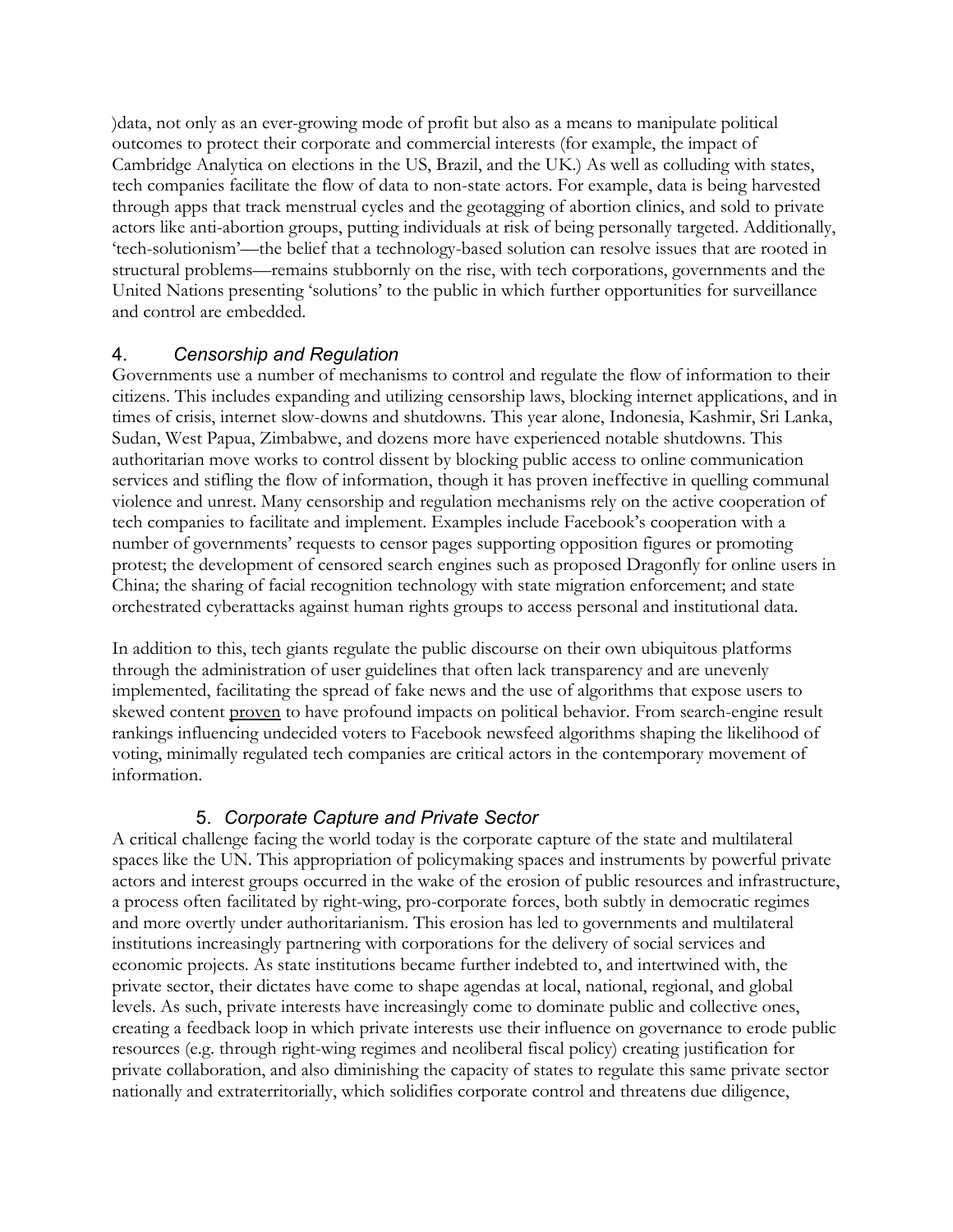accountability, and human rights compliance. The longer this dynamic perpetuates, the greater the risk of forgetting the root causes of this crisis of the state: neoliberal capitalist greed, deregulation, and excessive faith in private corporations. Instead of asserting the primacy of human rights and public interest over private interests, states are complicit in gender-washing corporate behavior, preferring to work with the relatively mild UN Guiding Principles on Business and Human Rights.

With the rise of public private partnerships (PPPs) in areas as diverse as natural resource extraction, energy, infrastructure and social provisioning, private interests are invading areas central to women's lives and livelihoods. This poses a serious threat to the delivery of gender transformative infrastructure and social provisioning. Privatization affects the livelihoods and survival of women and their dependents limiting access to resources like land and water, and implementing user-fees for social services. In many contexts, resistance to these projects is met with violence, including sexual violence; limits to freedom of expression and association; and threats to the right to life as women human rights defenders are arbitrarily detained, tortured, disappeared, and killed with impunity in the face of state complicity and inaction. This is particularly problematic in the context of the increasing reliance on PPPs for financing and delivering the Sustainable Development Goals.

#### 3. Poverty and Inequality

Poverty and unequal access to quality essential public services such as water, sanitation, health care, education, transportation, and decent work contribute to systemic deprivation, discrimination, violence, and human rights violations, and play a major role in disempowering women, girls, and transgender and gender non-conforming people globally. The continued focus of many governments on domestic growth and employment as the panacea for poverty reduction, fails to address the structural inequalities and wider social and economic barriers that lie at the root of poverty. Further, climate change and ecological crisis exacerbates poverty levels and lessens state capacity especially in climate vulnerable states, climate frontline small island states and LDCs.

#### *1. Labor*

A central element of the neoliberal agenda has been the systematic attack on the wages and rights of workers, including the right to organize in unions. The majority of women workers are currently engaged in the informal sector and, as such, they are more likely to face precarious employment and lack access to social and legal protection, and institutional benefits. Combined with time poverty deriving from women's unequal roles in unpaid care work ensure women are working longer days throughout their lifetime than men. Additionally, women workers' labor is disproportionately more likely to be unregulated due to their broader social, political, and economic marginalization. For example, migrant workers are often denied basic rights in their country of work; domestic workers, often doubly marginalized as migrants in the informal sector, exist in a heightened state of precarity due to inadequate labor protections; and sex workers, largely constituted of women, and transgender and gender non-conforming people, experience some of the highest rates of workplace violence due to the stigmatized and unregulated nature of their work.

#### *2. Health*

Governments are largely failing to fulfill their human rights obligation to ensure that all people can enjoy the highest attainable standard of health. Underinvestment in public and primary health care services, along with a growing reliance on PPPs to deliver core services, have introduced inequities in access to and the quality of health care services. In many contexts, private sector providers have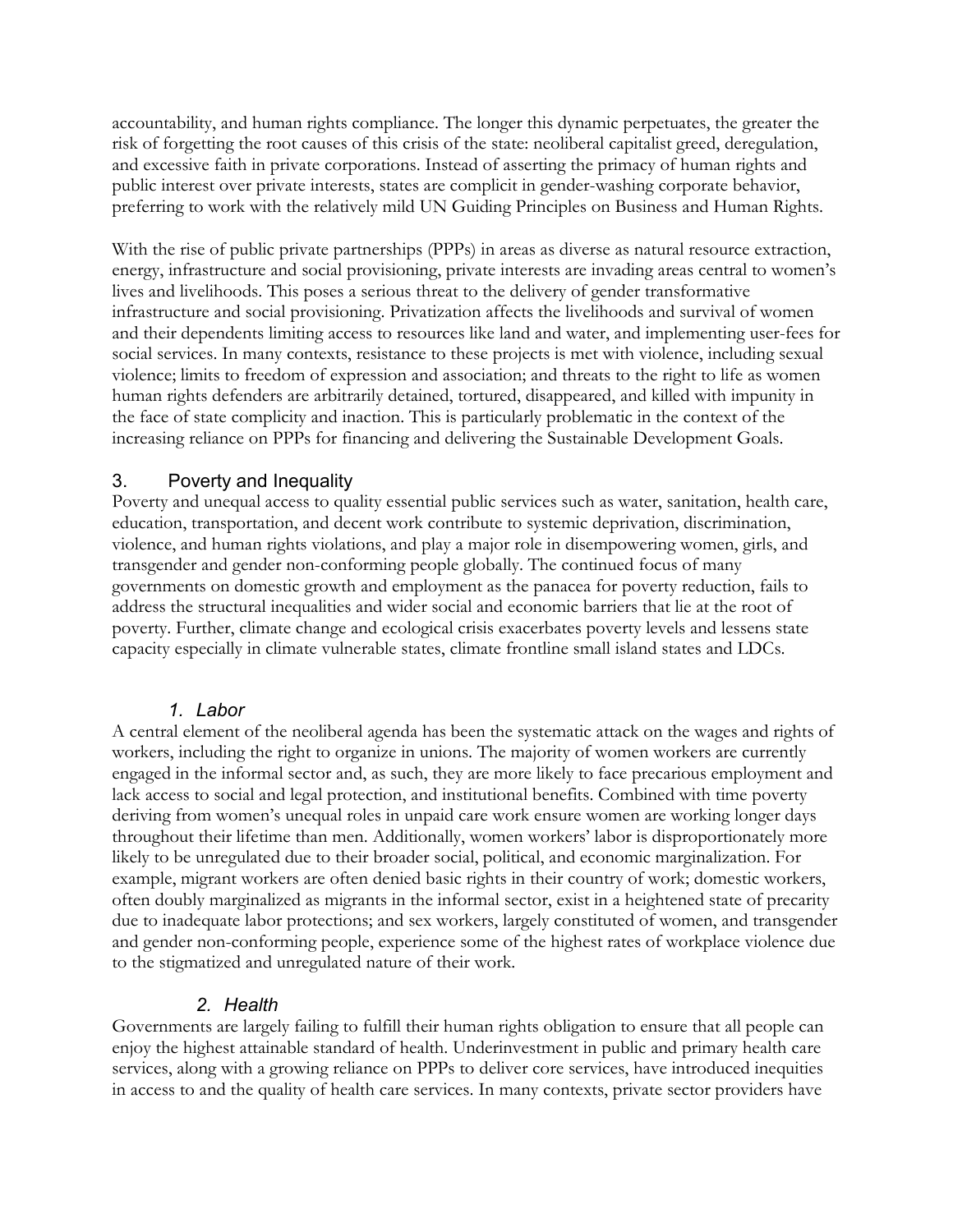been given the space to flourish, while low-income and marginalized communities are denied access due to user fees and bureaucratic hurdles. For many in rural, remote and maritime communities, the limited availability of nearby, well-equipped public health facilities, combined with under-investment in public transport options, puts health care out of reach. Deficits of skilled and well-trained health workers further reduces the availability of services. In addition, women and girls face multiple forms of discrimination, violence, and stigma in accessing healthcare, including from providers who refuse to provide sexual and reproductive health services, most accutely experienced by young, older, disabled, black, indigenous,, LGBTI people, migrants, and those facing descent and work based discrimination. Even where governments have committed to achieve universal health coverage, many of these programs often fail to adequately address or cover the health needs of women, transgender, and gender non-conforming people, or exclude people who work in the informal sector, migrants, and other low-income and marginalized communities, leaving them at further risk of poverty due to out-of-pocket costs for chronic health issues and health emergncies.

### *3. Land Rights*

Asset poverty deriving from women's lack of land and other property rights compound their economic subordination. While in some countries women are formally denied the right to land ownership and inheritance, in others, women with formal rights are losing control over land and other productive resources due to land grabbing and eviction. These practices are driven by multinational corporations empowered by unregulated extractive and agricultural industries, and are often undertaken in the name of development or reconstruction in the aftermath of environmental and man-made disasters. On these issues, it's necessary to pay special attention to the added burdens experienced by black, indigenous, and traditional people, and communities experiencing descent and work based discrimination.

### 4. Bodily Autonomy and Sexuality

The human rights of individuals to exercise autonomy over their sexuality, to freely express and relate, interact and form relationships with others without any form of coercion, violence or discrimination, and to exercise choice over whether and when to have children, is fundamental to their ability to exercise autonomy over other areas over their lives. Yet, the human rights of women, transgender, and gender non-conforming identities, adolescents., and girls are routinely violated and the target of intense attacks by religious institutions and authoritarian governments. It is here that the rhetoric of anti-gender proponents has become most potent, mobilizing new opposition to hardwon rights to comprehensive sexuality education, abortion and contraception, assisted reproductive technologies, and marriage equality, among others.

In this context, states are using criminalization as a tool to punish and increase stigma, discrimination, and violence against and exclusion of LGBTI and people of non-binary identities; people who seek or have had abortions; and others who transgress sexual and social norms, such as sex workers and sexually active adolescents. This is combined with efforts to elevate individuals' rights of conscience, or religious freedom, in order to justify and provide state sanction for discrimination against these very groups. At the same, indigenous women, women living with HIV, women with disabilities, Roma, Afro-descendent and intersex people, and transgender people, among others, continue to be denied their agency and are subjected to forced or coerced sterilization, contraceptive use, or genital surgery. Adolescents are routinely denied access to evidence-based information, and their agency to make informed decisions on matters concerning their bodily autonomy, pleasure, and sexualities. These challenges are rooted in complex factors that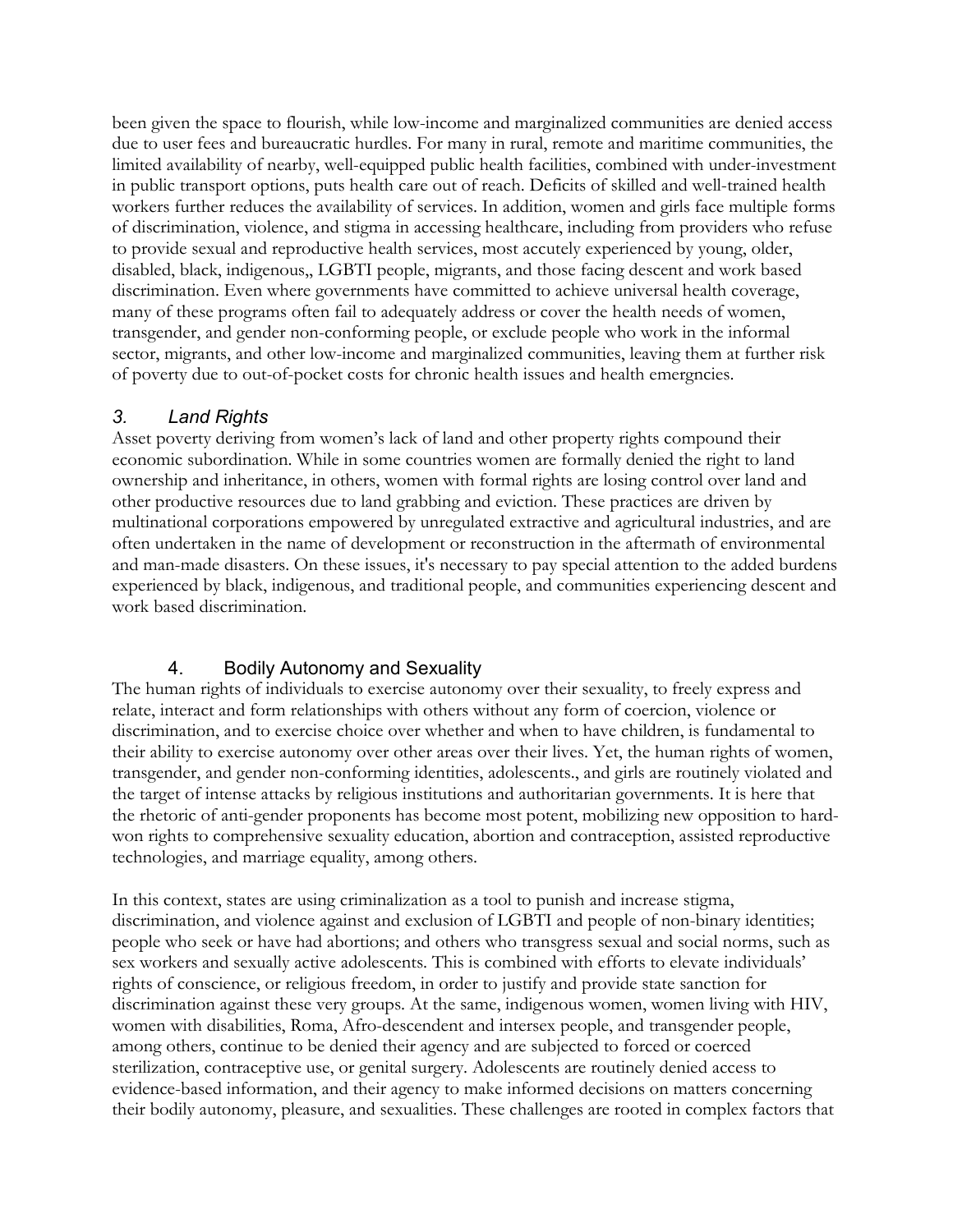affect and shape women's, girls', and gender non- conforming people's lived realities and abilities to exercise their rights, including patriarchy, colonialism, racism, and white supremacy.

### 5. Violence Against Women Including Women Human Rights Defenders (WHRD)

We are currently witnessing the expansion of repressive measures by state and non-state actors including organized crime, corporations, and religious fundamentalists—targeting women, gender non-conforming people, and WHRDs. Hate speech and public calls for violence against these groups have become increasingly normalized by authoritarian regimes and fascist actors in different regions. Violence is exacerbated by growing inequality, climate and ecological crisis, and economic policies that deepen the social and economic vulnerability and marginalisation of women and their communities, in particular black, indigenous, ethnic minorities, and those experiencing descent and work based discrimination. Due to a clear rise in sexism and misogyny, violence against women has been on the increase, including extreme forms of violence such as disappearances, torture, and feminicides, which are widespread and happen with alarming impunity. Although we are seeing an unprecedented level of awareness globally due to mobilization by women survivors of different forms of violence, violence has persisted and even deepened as the structural issues related to women's oppression have not been seriously addressed..

### 6. Racism, Xenophobia, and Discrimination Based on Work and Descent (DWD)

The contemporary global political economy is inextricably linked to the sustained occupation, exploitation, enslavement, and pillaging of the global South by the global North and vis-à-vis corporate proxies. These persistent structures of colonialism and neocolonialism, and the deep history of slavery, have been built on white supremacy, which continues to play out in economic, social, and political systems both within and between nations and remain embedded in such ideologies as the Doctrine of Discovery and in religion, media and cultural "norms." White supremacy has, as such, shaped the lived experiences of millions

Some of the most profoundly impacted communities worldwide experience discrimination based on work and descent (DWD), including the Roma of Europe, Dalits of South Asia, Quilombolas of Brazil, Burakumin of Japan, and the many enslaved and formerly enslaved communities of Africa. They share a common struggle against social structures that ascribe them a permanent status of devalued personhood and requires of them the performance of stigmatized and exploitative forms of labour. However, DWD remains unrecognised in many states and within most regional and global policy frameworks as a significant source of exclusion, violence, and stigmatisation. In states where DWD is formally recognised and legal mechanisms exist, persistent structures of exclusion and stigmatisation have prevented the construction and implementation of effective policy responses.

Women face multiple oppressions due to the intersection of gender-based discrimination with discrimination on the basis of race, caste, ethnicity, status as Indigenous, religion, migratory status, national origin and other factors. Race and caste are key factors in efforts to divide and conquer workers and has also been a factor in dividing women's movements for equality. The impact of neoliberalism on domestic work forces has intensified racist and xenophobic responses, pitting those workers deeply hurt by austerity against groups seen as the "other", including migrant workers.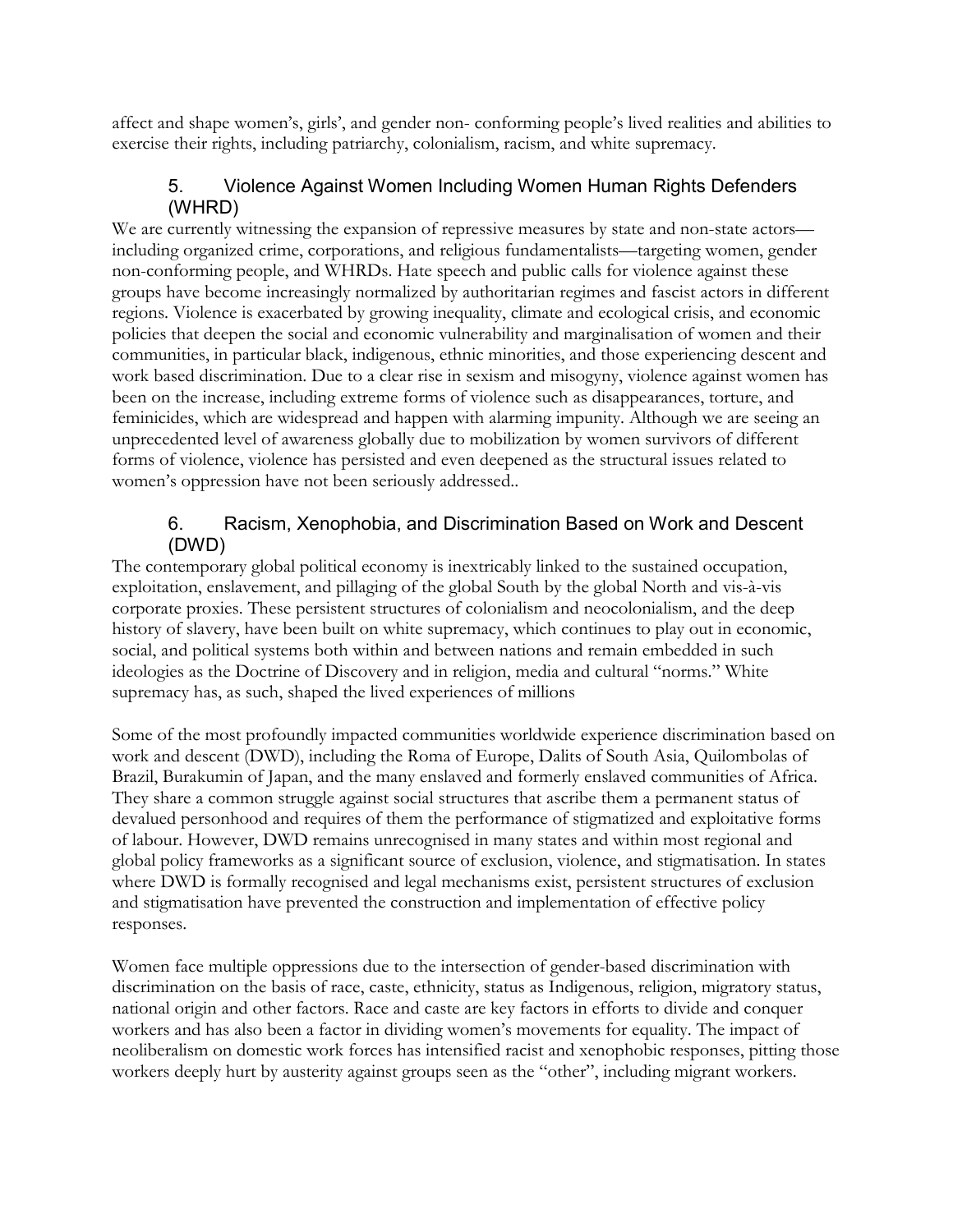Scapegoating has become an effective political tool for gaining political power in times of deep economic stress.

### 7. Migrants and Refugees

Neoliberal policies have intensified inequalities, extractivism, the loss of land and livelihoods, the effects of extreme weather and slow onset climate events, authoritarian regimes, militarization, war, and the growth of criminal gangs. These factors are among those driving migration from rural to urban areas and across borders, entailing mixed movements of migrants, refugees, and asylumseekers. At the same time, state and corporate interests seek migrants to meet labor demands, often without also extending human rights protections. This global regime is falsely promoted as a "winwin" situation. In destination countries, "guest workers" and undocumented workers are kept in poor working conditions but remain compliant due to the fear of return or non-renewal of visas, and they guarantee a two-tier labor force that undermines the wages and labor rights of all workers; in migrant sending states, they provide critical remittances that often exceeds international aid to the receiving state.

Globally, about half of international migrants are women and LGBTI people, many of whom are quite young (14% under the age of 20). Every stage of women's migration is marked by structural, systemic violence. This includes lack of access to social services, legal services, and labour protection. Many are engaged in gendered and racialized global care chains and other systemically undervalued work. As a result, they are more likely to face precarious and dangerous conditions, and less likely to access regular pathways for migration or labor protections. Women also raise families on their own when their spouses migrate and may take on responsibilities that shift gender relations. States and other actors often portray migrant women as "vulnerable victims" rather than recognizing and addressing the structures and policies that make women vulnerable and migrant women's agency.

# 3. Proposals for Action

### 1. Climate Crisis

A. Unpack and **connect indigenous and feminist visions of ecological and climate justice** by developing a new framework of concepts, issues, and policies, and convening a dialogue to advance collective understandings toward Beijing+25.

B. **Salvage the Paris Agreement** on climate change using the Beijing+25 inter-governmental and multi-stakeholder spaces to dialogue with states on economic and ecological justice, including with marginalized and colonized peoples across the global North and South.

C. **Halt efforts to gain "undistorted access" to natural resources**, including marine resources, in negotiations toward the 2020 Post-Cotonou Agreement between the European Union and Africa, Caribbean, and Pacific states.

# 2. Crisis of Democracy

### 1. *Authoritarianism and Religious Dogmatism*

A. Defend and expand democratic spaces through **sustained autonomous political activism, not tied to the electoral agendas** of any political party to secure the foundational pillars of democracy for all. These include majority governance (with minority rights and representation), the rule of law, equality before the law, the separation of powers, and the inviolability of democratically framed constitutions.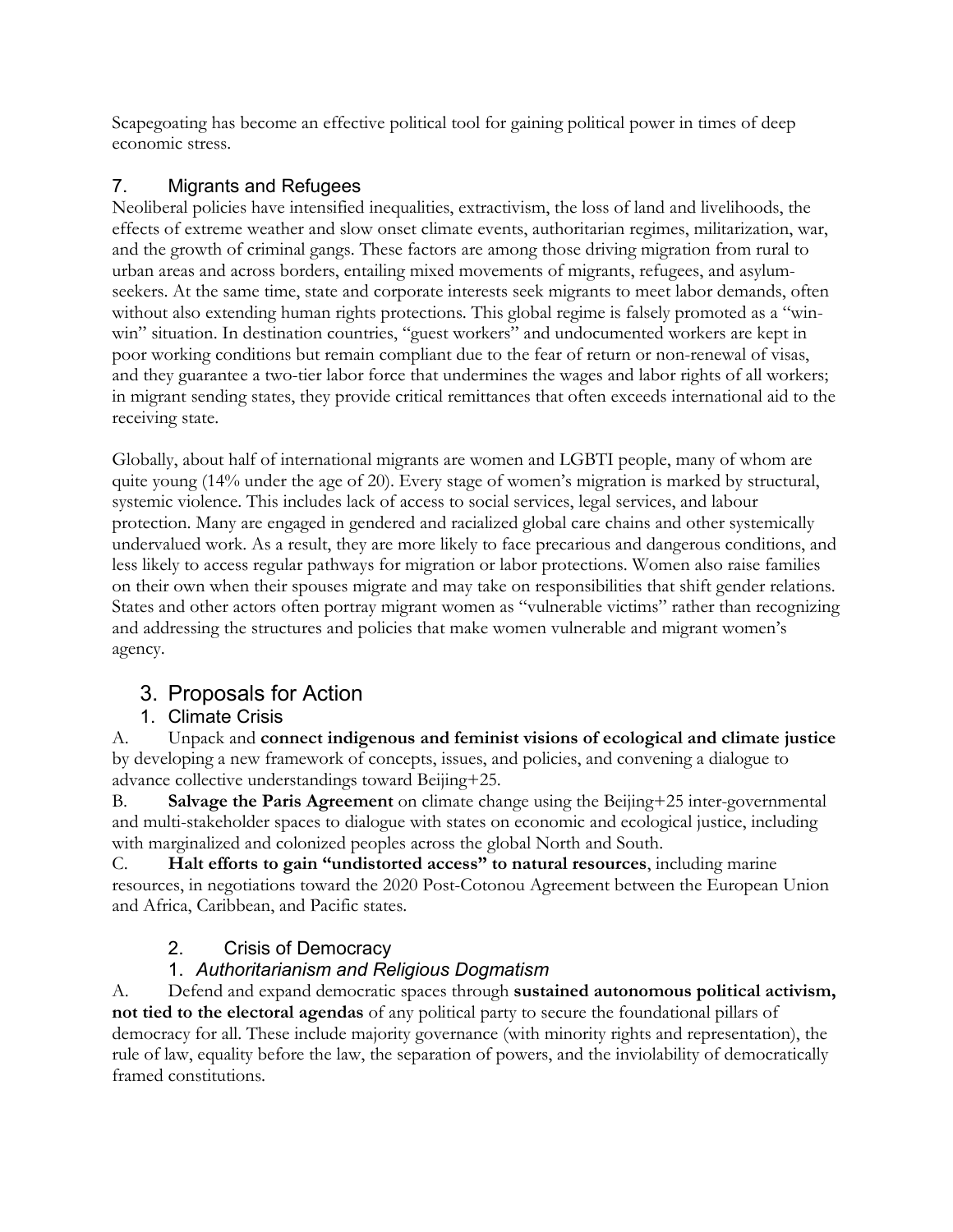B. **Support progressive infrastructure** within and across the global South and North including civil society, think-tanks, media, academia, policymakers—and facilitate their collaboration and collective strategizing towards countering authoritarian pro-corporate forces.

C. **Build capacity within feminist organizing** to dissect and respond to structural issues arising from the intersection of neoliberal capitalism, militarisation, authoritarianism, and climate change by drawing from progressive economic analysis and building connections with other progressive movements.

D. Defend the **secularity of multilateral fora and the state**, including expelling the Vatican from the United Nations and ensuring that "freedom of religion" is not used as a license to discriminate.

E. As governments, refrain from allocating **public resources** to religious institutions or for religious instruction in public institutions.

### 2. *Securitization, Criminalization, and Militarization*

A. **Replace punitive laws with comprehensive social interventions** to seek justice for survivors/victims of human rights violations. Establish diversion law, court systems, and programs and services as a form of 'remedy.'

B. As governments, reject authoritarian responses to crisis and conflict, such as increasing securitization and militarization, and instead **reallocate state budgets from militarization efforts**  to invest in enhancing public infrastructure and social protection networks.

### 3. *Technology and Surveillance*

A. **Ensure data collection upholds the privacy and confidentiality of rights holders**, is consensually conducted, and used exclusively to enhance public programming, infrastructure, and services.

B. As governments, **refrain from blocking public internet access** and/or internetbased services and applications, and stand against internet shut-downs in other countries. C. As governments, protect the integrity of women human rights defenders in online spaces by adopting laws, policies, and practices that **protect their right to privacy, and to counter libel and hate speech**.

### 4. *Censorship and Regulation*

A. Strengthen public and global mechanisms to hold states and corporations bartering data and manipulating public perception and opinion **accountable beyond national censorship schemes**.

B. **Integrate cognizance of human rights violations** against online users by states and corporations in feminist analyses and cross-movement actions. Increase access to technical knowledge and tools for human rights groups and civil society actors to **deepen on-ground mapping of such violations.**

C. **Apply international human rights law to online spaces and platforms**, in addition to expanding the human rights framework to address issues specific to online spheres.

# 5. *Corporate Capture and Private Funding*

A. **Install safeguards around private financing** (such as public-private partnerships, privatization, blended finance), including **consistent,** ex ante, periodic and ex post **gender, human rights, and environmental impact assessments** of all financing mechanisms, trade agreements, and infrastructure projects.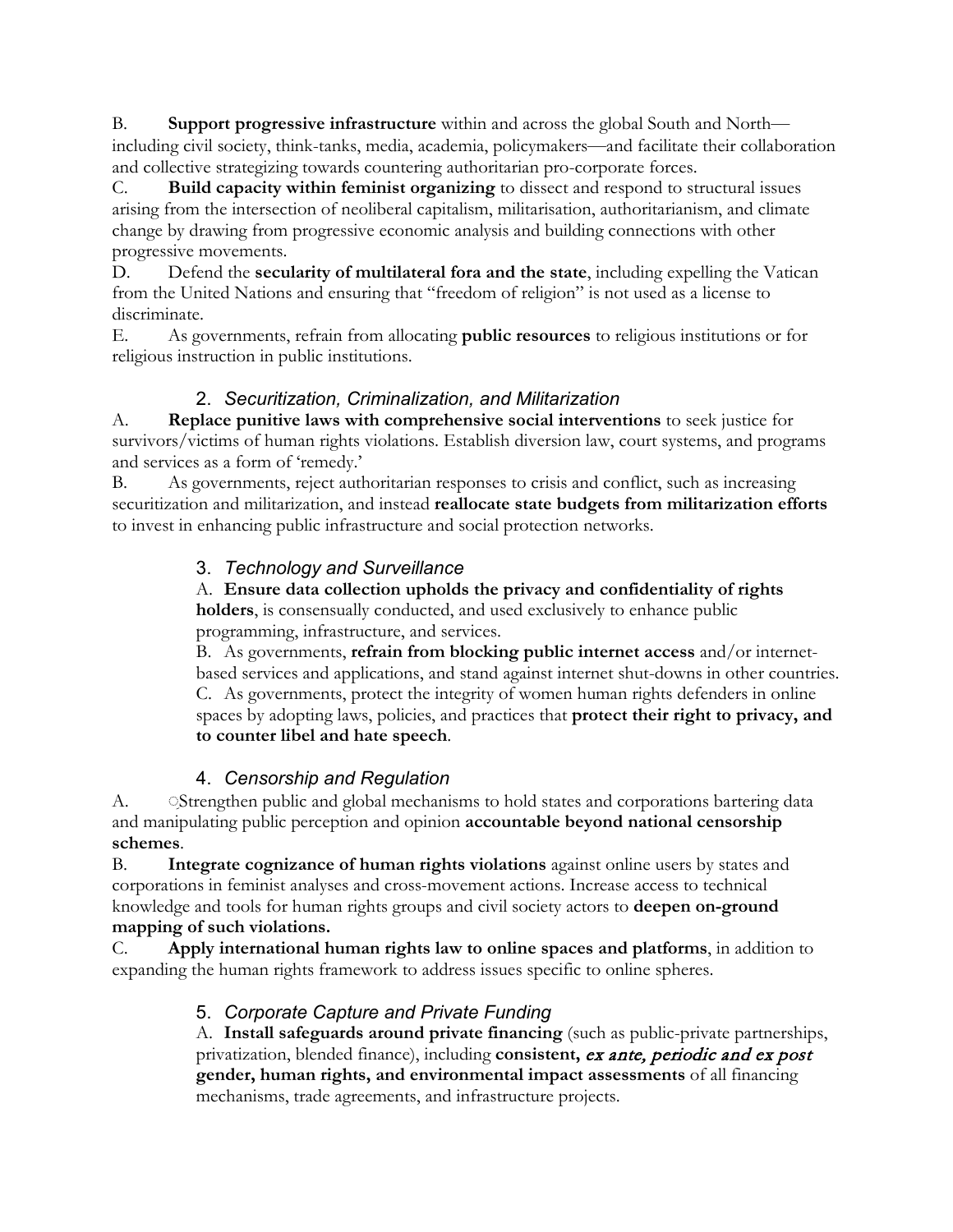B. **Formulate and support the elaboration and adoption of a legally binding instrument** to regulate, in line with international human rights law, the activities of transnational corporations and other business enterprises, including in public spaces. **Strengthen the UN Guiding Principles for Business and Human Rights** as an interim measure until a binding treaty is adopted and enforced to deal with corporate accountability.

C. **Reform investment agreements** to eliminate investor-state dispute settlement clauses and mandatory arbitration clauses to ensure states cannot be sued for implementing public interest policies, including gender equality, human rights, and environmental obligations; have recourse through domestic courts; and have processes whereby stakeholders impacted by corporations can seek redress and accountability.

D. **Prevent any undue influence by the corporate sector and private funders** in agenda-setting and policy making processes, including revoking the observer status of the International Chamber of Commerce at the UN and re-assessing the UN's partnership with the private sector.

E. **Tackle illicit financial flows, including cross-border tax abuse** (such as corporate tax avoidance and trade misinvoicing), by ensuring low- and middle-income countries are able to have more decision-making power in the global tax system and rules, and through measures such as: country-by-country reporting, automatic exchange of information, public disclosure of beneficial ownership, addressing transfer pricing, and cracking down on tax havens and other measures.

#### 3. Poverty and Inequality

A. **Enable women's participation as rights holders, rather than beneficiaries**, in designing poverty reduction and social protection policies. Recognize, support, and fund the contribution of grassroots women's organizations to poverty reduction and social protection. Establish principles and standards of accountability and engagement with poor and marginalized communities.

B. **Reform national tax systems to be progressive and gender-responsive** through more stringent taxation of wealth, assets and inheritances; reducing dependence on sales and consumption taxes that place a disproportionate burden on poor women and men; increased marginal tax rates on the income of the highest earners and on corporations; and ending tax incentives for multinational corporations.

C. **Adopt a systemic and consistent approach to address and resolve debt crisis and distress**, both externally and internally, such as through the establishment of a global debt resolution forum, and alleviating the particularly harsh effects of austerity on increasing internal debt, particularly of young women.

### 1. *Labor*

A. Collect gender-disaggregated data on unpaid work and enact laws and policies to **recognize, reduce, and redistribute unpaid care and domestic work**, including ensuring universal access to quality public care services; guaranteeing living wages and access to social protection in care jobs; significantly increasing public investment in the care economy; mandating paid parental and family leave; and providing pension care credits for time spent out of the labour force to raise children/care for dependants.

B. Enact laws and policies to **prevent gender-based discrimination in employment**, including measures to address gender-based violence and harassment, including measures to prevent discrimination based on pregnancy and parenthood, rules establishing a right to accommodations for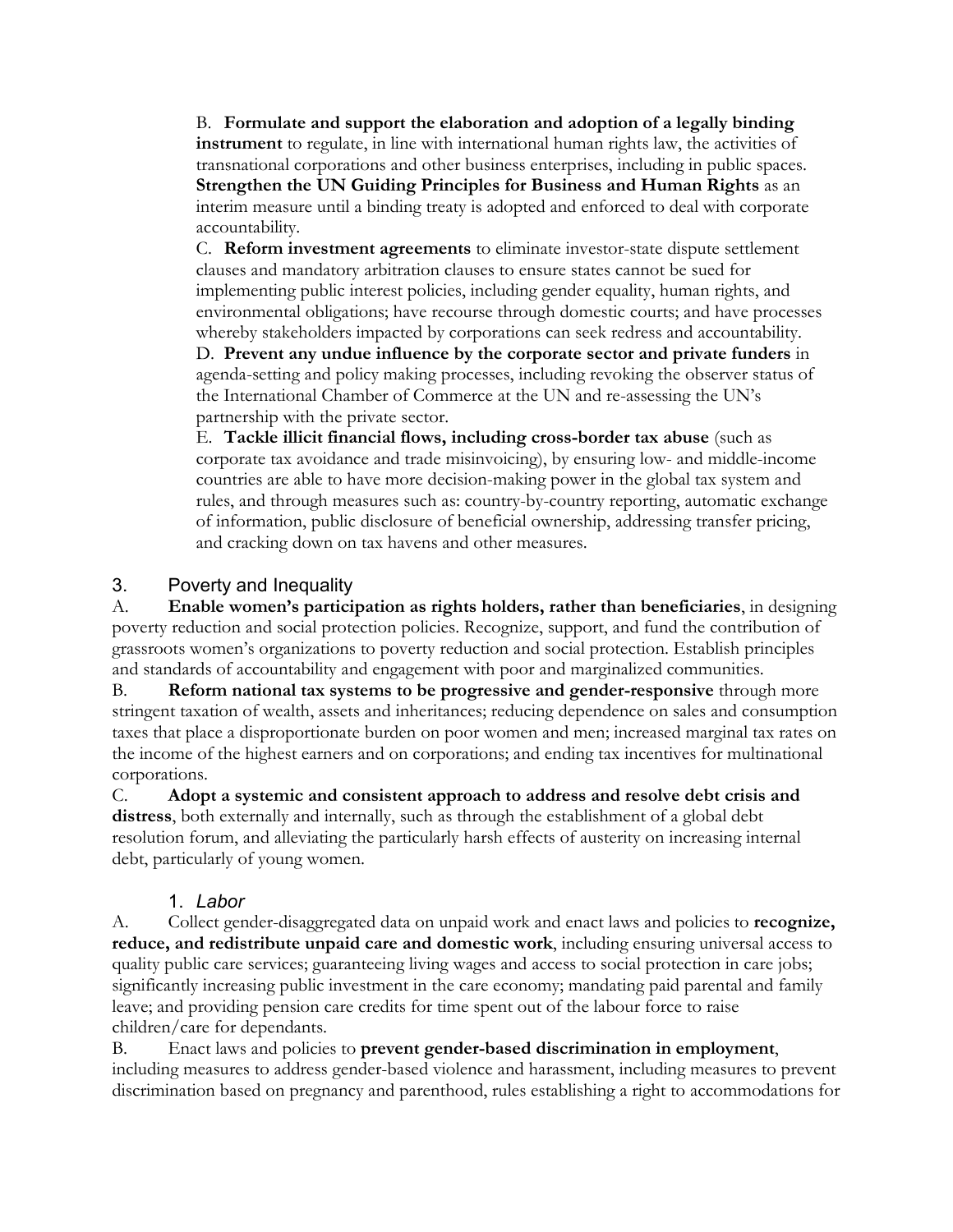pregnant workers; and legislation towards pay equity. Ratify and implement ILO Convention 190 and Recommendation 206 on the Elimination of Violence and Harassment in the World of Work.

C. Protect and **promote the rights to freedom of association, peaceful assembly, and collective bargaining** to enable all women workers to organize and freely join unions, and support tripartite collaboration among government, employers, and organizations representing women workers to prevent and remove barriers to gender equality.

D. **Address the over-representation of women in precarious employment, low wage employment, and the informal economy** by adopting measures that ensure universal access to a living wage and social protection. This includes an evidence-based and regularly adjusted statutory minimum wage that reflects the cost of living; requirements for employers to provide the same wages and benefits to all categories of workers; programs to facilitate access to formal employment, prevent worker misclassification, and ensure informal workers have access to social protections in line with ILO Recommendation 204; programs to address both horizontal and vertical occupational segregation; measures to improve women's access to quality vocational education and training; and just transition measures for women workers affected by climate change, digitalization, and automation.

### 2. *Health*

A. Guarantee **universal access to comprehensive, gender-responsive, public health care services** that are free at the point of care, including access to the full spectrum of **sexual and reproductive health services and information** to all women, adolescents, girls, and transgender and gender non-conforming people, eliminating barriers to access. This includes modern contraceptives; abortion; comprehensive maternal health care; diagnosis, support, and treatment of STIs, including HIV; assisted reproductive technologies and treatment of infertility; prevention, diagnosis and treatment of reproductive cancers; and services to prevent and respond to genderbased violence.

B. **Eliminate out of pocket payments and catastrophic health expenditures** that drive women into, and keep them in, the vicious cycle of poverty and debt.

C. End **cervical cancer** by guaranteeing universal access to HPV vaccines and cervical cancer treatment, free from coercion, including funding primary health care services to scale up training and equipment to "see and treat" cervical cancer.

### 3. *Land Rights*

A. Ensure **women's right to own, access and control land** by ending discriminatory laws and cultural practices that deny this. Guarantee women access to banking and credit (not microcredit) to support their purchasing and use of land to strengthen food sovereignty and ensure sustainable livelihoods. Support women's use of traditional farming practices to rehabilitate soils, improve production, and ensure long-term resilience and sustainability, especially in response to climate change.

B. **Halt and reverse land grabs** by ensuring the free, prior, informed, and continuous consent of all communities affected by land-based investment. Eliminate public policies that fuel land grabs and prioritize sustainable land use and the needs of women and other small-scale food producers.

### 4. Bodily Autonomy and Sexuality

A. Ensure state provision of **comprehensive sexuality education** within and beyond schools, grounded in evidence, human rights, gender equality, and respect for bodily autonomy and integrity.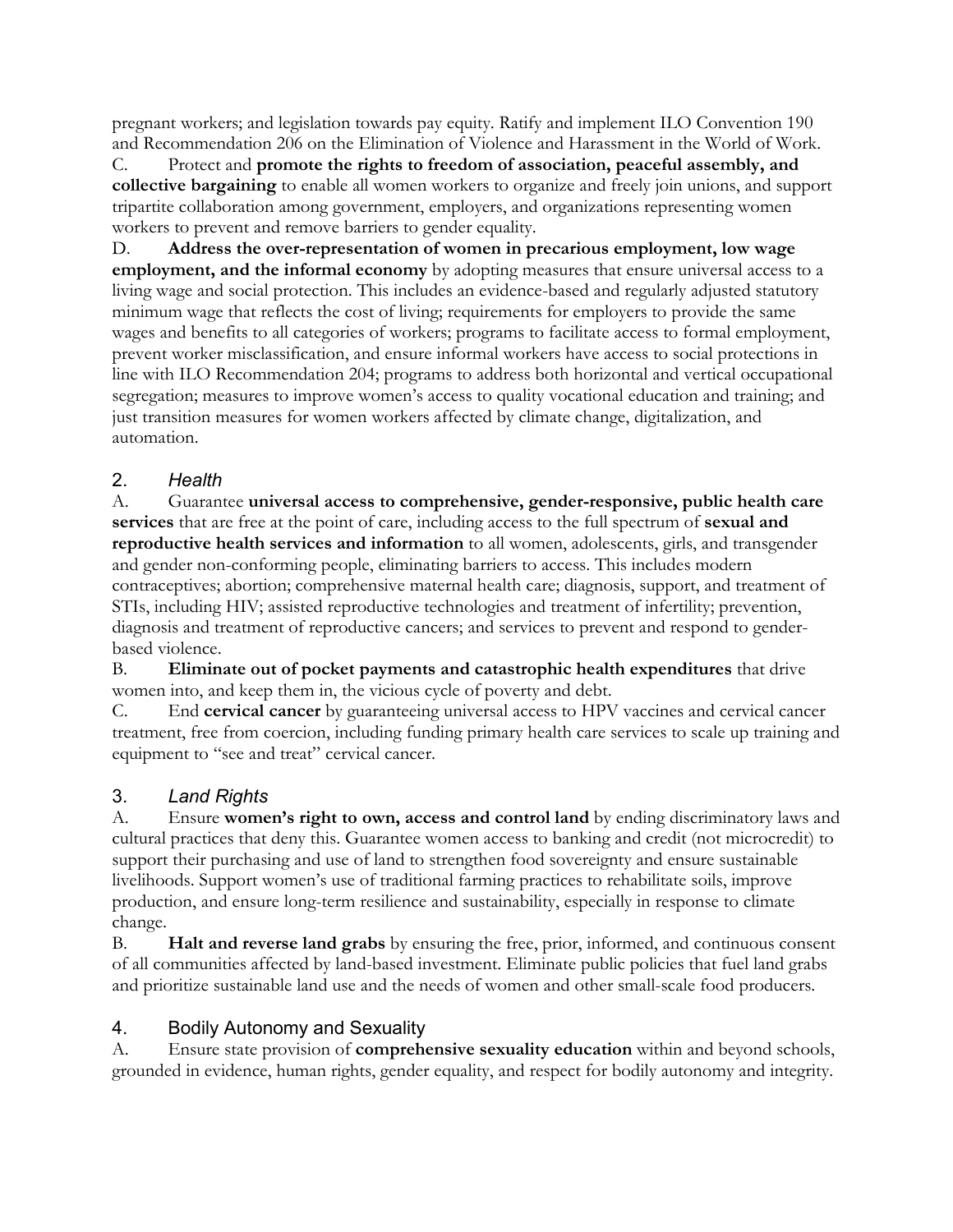B. **Revoke laws and policy frameworks that criminalize and penalize** bodies, sexualities, and identities.

C. Address the shortcomings of existing laws and policies that criminalize violations of women's and girls' rights to bodily integrity and autonomy, such as female genital mutilation, domestic and intimate partner violence, and child, early and forced marriage, in order to **ensure an approach to justice that does not further marginalize or stigmatize** affected people and communities, and invest in addressing the root causes of these violations through comprehensive policies that address multiple and intersecting forms of discrimination.

D. **Decriminalize and destigmatize abortion** by removing abortion from criminal and penal codes, addressing barriers to services especially for marginalized groups, supporting pregnant people who choose to self-manage abortion, demedicalizing abortion care, providing access to postabortion care without limitations or barriers, and ensuring service providers do not have the right to refuse services on the basis of conscience.

# 5. Violence Against Women Including Women Human Rights Defenders (WHRD)

A. Accelerate the implementation of the recommendations for action to **eliminate violence against women** developed in the Beijing Platform for Action and subsequent UN studies, guidelines, and reports. This involves escalating political will to make this task a priority of governments and civil society, building the knowledge base to inform better policy and practices; ending impunity for actors engaged in such violence; protecting the right of women to control their bodies and sexuality, experience social and economic security; and ensuring women's access to justice.

B. As governments and multilateral institutions, allocate adequate resources to fund work **addressing and preventing violence against women, including the work of civil society and WHRD** which is often the most critical, and also survivors of violence.

C. Establish stronger and more **agile alliances** between state, civil society, and multilateral actors to ensure better coordinated and **strategic actions** that acknowledge the vast and interconnected nature of gender-based violence against women and activists.

D. Protect the rights of WHRD including by taking a public stand against all state and non-state actors who violate these rights, **ceasing all attacks and threats against WHRD** and investigating all that occur, ensuring that impunity does not prevail.

E. Ensure that WHRD enjoy safe and enabling environments to exercise their rights. This includes **addressing systemic and structural discrimination and violence** that they experience and enacting laws to recognize and protect the rights of all human rights defenders, with a specific focus on the needs of WHRD.

# 6. Racism, Xenophobia, and Discrimination Based on Work and Descent (DWD)

A. Adopt and strengthen **national, regional and international legal frameworks** in accordance with the Durban Declaration and Programme of Action and the International Convention on the Elimination of All Forms of Racial Discrimination,to ensure their full and effective implementation, focusing on women and girls.

B. As governments, **take legislative, budgetary, and programmatic measures** against racism, xenophobia, and discrimination based on work and descent (DWD), including programs such as anti-racist training for police, military and migration enforcement. There must be accountability for racial profiling by police and racist behavior.

C. Continue to **utilize temporary special (affirmative action) measures** to address inequalities due to race, national origin, and belonging to communities experiencing DWD.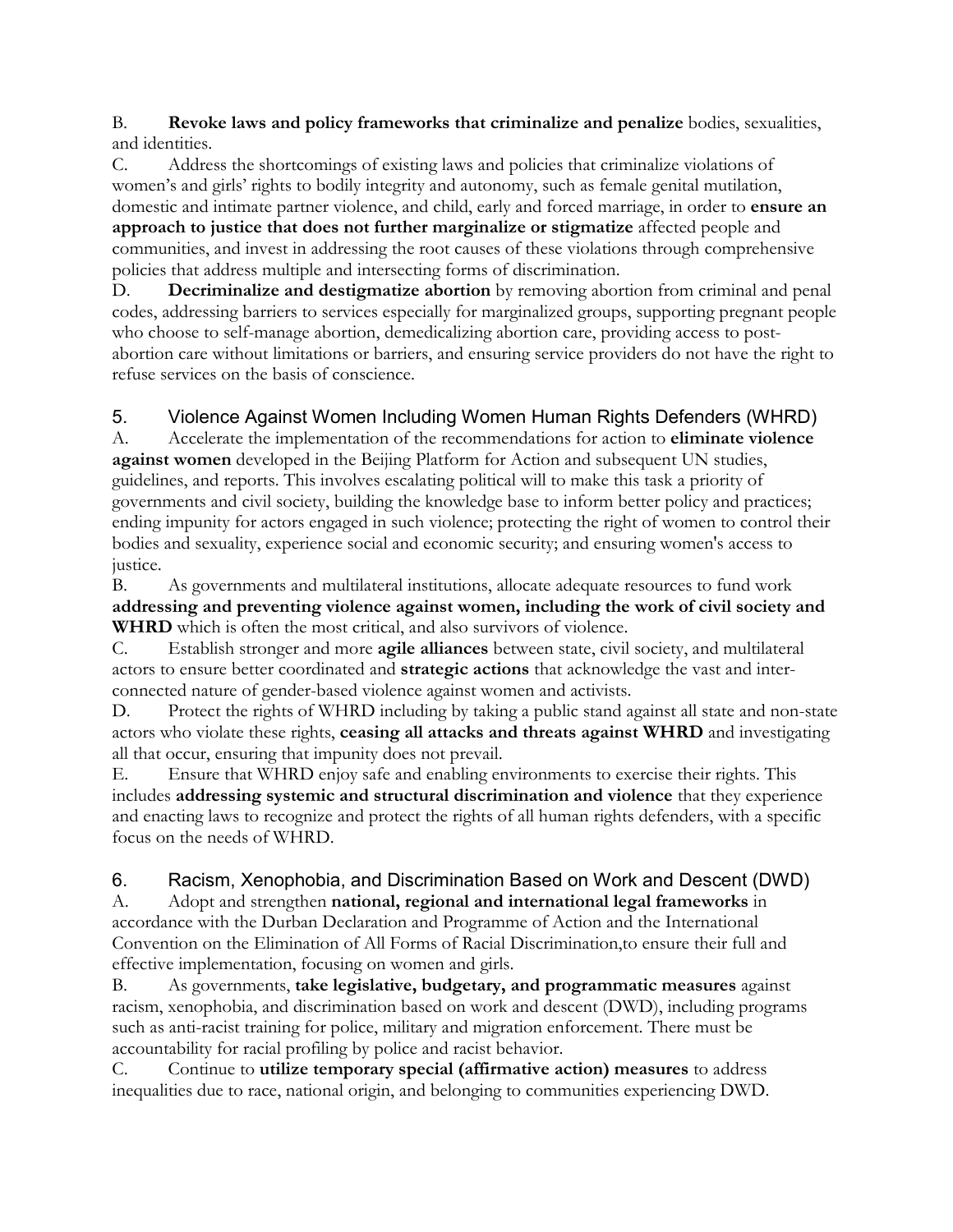D. **Adopt reparational policies within and between nations** to address inequalities created by centuries of global and national white supremacist policies.

E. As governments, officially recognise DWD affected communities, **implementing constitutional, legislative, budgetary, and programmatic measures** to ensure the protection of their dignity, safety, and bodily, educational, and cultural wellbeing, and guaranteeing their right to live free from abuse, violence, and social, political, and economic exclusion.

### 7. Migrants and Refugees

A. Ensure that irregular entry and stay in a country by migrants is not treated as a criminal offence. **Do not criminalize or otherwise penalize** the provision of support and assistance to migrants, by human rights defenders.

B. **Prioritize migrant women's access to public services**, including sexual and reproductive health care services, regardless of migration status. Address the intersection of identities and multiple oppressions through integrated policy responses.

C. **Guarantee access to justice for migrant women and girls**, including regarding genderbased violence in the home, community and the world of work and regarding labor rights violations. Ensure that migrant women and girls can report crimes without the risk of detention or deportation.

D. **Provide access to regularization, permanent residence, and pathways to citizenship**, including family reunification initiatives. Do not condition development aid on another country's facilitation of returned migrants or third country migration enforcement.

# 4. Funding the "Generation Equality Forum"

The Generation Equality Forum is a critical time to access, critique, and re-invigorate the funding landscape for advancing gender justice and women's human rights. While the Beijing conference was a landmark event in recognizing key barriers to achieving gender equality, the related financial commitments have been woefully inadequate. While UN agencies and governments have made commitments since the Beijing process, the amount and distribution of funds has been unequal and support is often channeled through government entities and International NGOs based in donor countries, which follow agendas conceptualized in their headquarters and do not necessarily follow the priorities of movements and organizations in the contexts where they operate. UN funding often does not reach those local civil society actors most in need of resources and less than 1% of government funding for gender equality goes to women's rights organizations. Funds are both woefully inadequate and not distributed equitably. An OECD report on the role of private donors shows that philanthropic funds are important but modest when compared to government ODA. Overall 67% of overall philanthropic funding goes to 10 key countries with the majority going to reproductive health and maternal health and not rights. Moreover, funds are focused on technical solutions or women's empowerment versus being rights-based and inclusive of the systemic barriers to justice and equality.

Some of the most consistent funders of local groups have been global, regional, and local women's funds – funds created by and for women - who seek to generate more and better funds for women's groups and ensure that grassroots communities and local feminist movements are funded. Only a few women's funds existed at the Beijing conference but since that time over 40 women, indigenous, LBT funds have been created across the globe. They, as well as other regional funding mechanisms are an important way to ensure that civil society actors are resourced adequately to advance the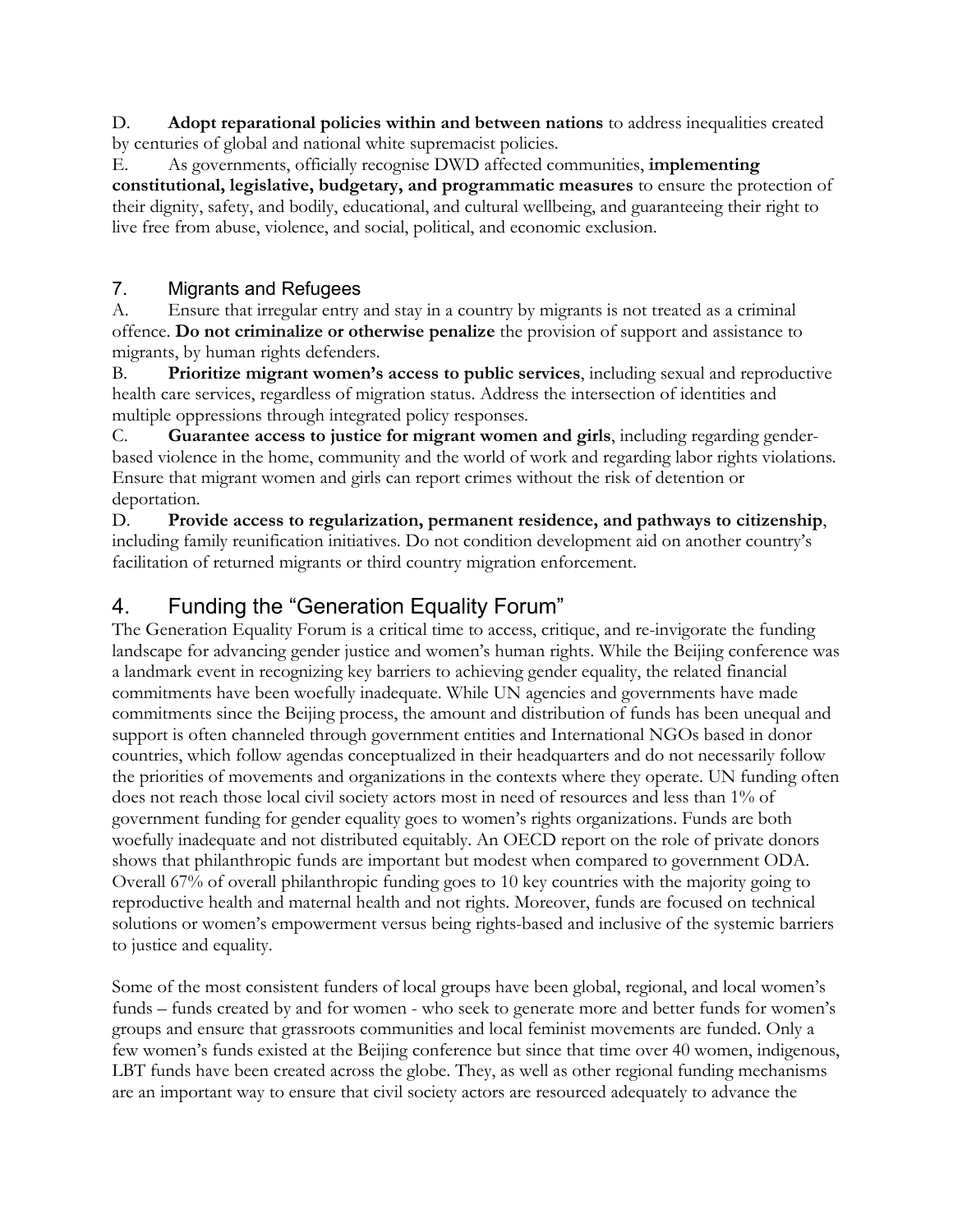Beijing platform. The Generation Equality Forum is a critical moment to listen closely to what multiple constituencies of feminists are identifying as the challenges of their contexts and to seize on the opportunities that they identify so that diverse funding sources are mobilized to properly heed their call.

### 1. For Donor Governments

A. Commit to feminist international development assistance policies that **substantially increase direct flows to women's rights funds, organizations, and movements** as a significant part of their funding for gender equality.

B. Commit to working with the OECD-DAC to **improve the gender marker** in line with feminist funding principles, including independent and standardized assessments of aid flows (i.e., not self-reported).

C. **Refrain from interfering with funding provided to women and gender nonconforming people** for human rights work and ensure that legal and administrative frameworks do not restrict access to funding for human rights activism.

### 2. For All Governments

A. Commit to significantly increasing national resource allocation towards **strengthening national women's machineries** charged with implementing state policy on women's rights.

B. Commit to feminist domestic resource mobilization policies that substantially increase direct funding to women's rights organizations and movements, as well as **feminist analysis of national budgets**.

## 3. For Private Foundations

A. Commit to include women's rights organizations and movements in **designing program strategies**. Increase budget allocations towards women's rights funds, organizations, and movements.

# 4. For All Donors

A. Adopt the following feminist funding principles at the Generation Equality Forum and apply them to new funding commitments, actions, and strategies:

- Provide **core, flexible, multi-year funding**;

- Publish and accept funding **applications in multiple formats and languages**;

- Remove **onerous requirements**;

- Support **cross-movement and cross-regional organizing**; and

- Ensure commitments that are **free of conditions that undermine women's rights**.